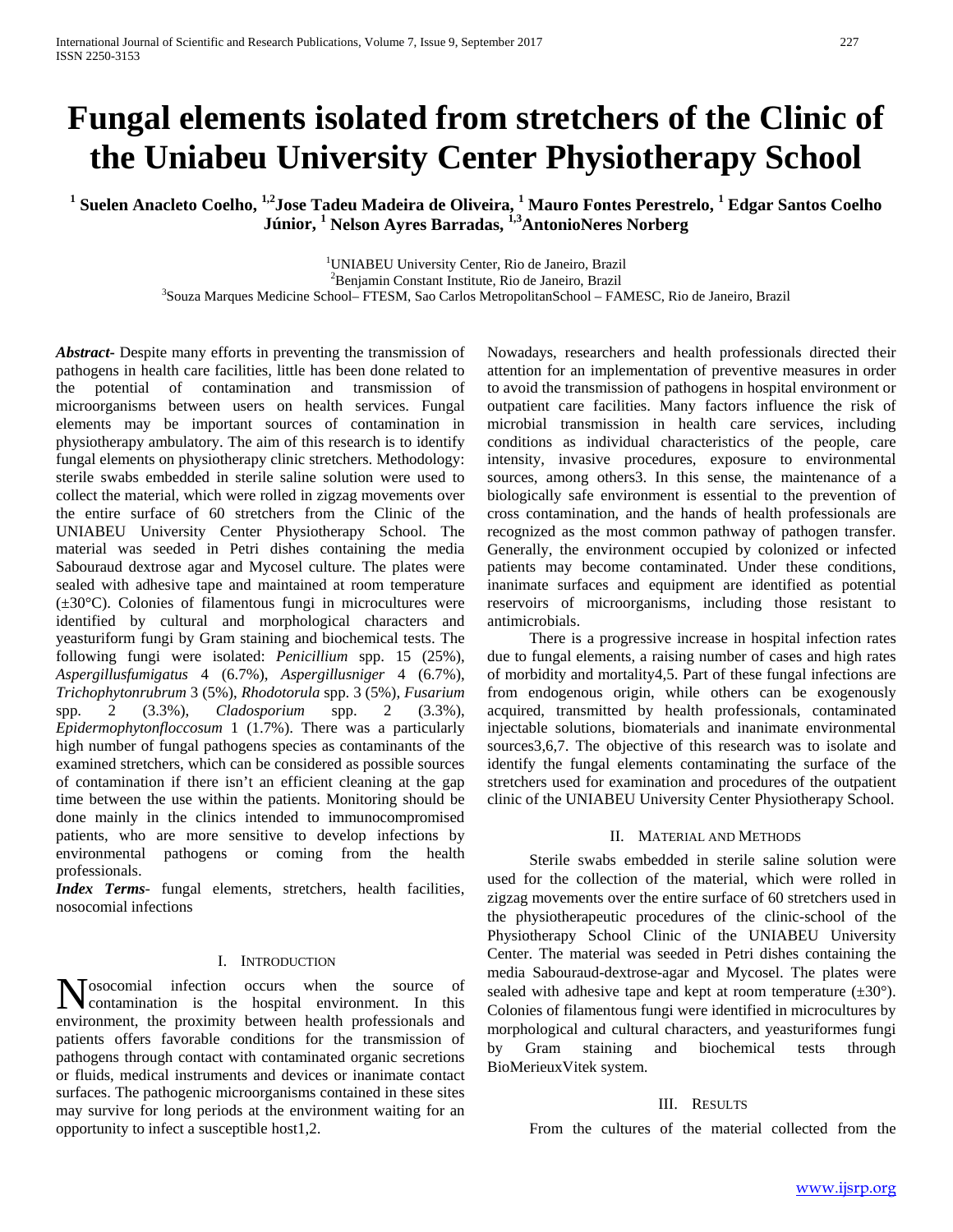surfaces of the stretches, the following fungal elements were isolated: *Penicillium* spp. 15 (25%), *Aspergillusfumigatus* 4 (6.7%), *Aspergillusniger* 4 (6.7%), *Trichophytonrubrum* 3 (5%), *Rhodotorula* spp. 3 (5%), *Fusarium* spp. 2 (3.3%), *Cladosporium*spp. 2 (3.3%), *Epidermophytonfloccosum* 1  $(1.7\%)$ .

**Graphic 1-** Number of fungi species by stretches found in 60 examined stretches of the Clinic of the Uniabeu University Center Physiotherapy School.



## IV. DISCUSSION

Although the importance of the study of the stretche's surfaces in the epidemiology of hospital and outpatient facilities infections was clarified, few studies about fungal monitoring and hygiene of these environments were found.

According to Honorato3 and Coura5, we daily live in contact with a large number of genus and species of fungi and most of these do not cause problems in healthy individuals, but in immunocompromised patients they can become devastating. In the hospital environment, there are often immunocompromised patients, making this environment a risk place depending to the levels of fungal contamination. Basic diseases such as malnutrition, cancer, infections or specific conditions, also procedures that include surgeries, intubation, transplanted, prolonged administration of medications, make these previously debilitated patients more vulnerable to opportunistic fungal infections. The authors also considered that cleaning of the health care outpatient clinics and hospital environment is the best way to control levels of fungal contaminants when performing with the correct procedures. The ideal procedure would be that in the act of this cleaning an ambient sterilization be performed, which is not possible. Therefore, the effectiveness of the cleaning process shall promote the greater safety of the environment as possible, lowering the risks of fungal contamination to the patients and health professionals. According to our results and observations, we can corroborate the idea of these authors.

According to the control of the transmission of pathogens in health care facilities, we agree with the indications of the researchers Oliveira & Damasceno8 when affirming that besides the cleaning and disinfection of surfaces and equipment, the cleaning of the hands excel for the guarantee of safe care. The hands of healthcare professionals and people who move in the hospital environment are an important pathway for disseminating pathogens between patients, visitors and health professionals to the environment and vice versa. However, hand sanitation have not sufficient observance among health professionals, probably due to multiple attributions, difficulties in accessibility to lavatories, level of knowledge, motivation, belief, among other reasons.

The hygienization of health care sectors aims to remove dirt with the application of germicidal substances and friction, thus preventing the microorganism dispersion which is on the surfaces of the furniture. However, when the disinfection of the surfaces have failures, they only move the dirt from one place to another and the microorganisms remain on the surfaces, persisting the source of contamination2,9,10,11. We suggest that health and cleaning professionals must be trained to rectifying their habits in order to reduce the levels of hospital or outpatient infection both through direct contact with patients as through the manipulation of inanimate objects that may become sources of infection in the sector of physiotherapy.

## V. CONCLUSIONS

A high number of pathogenic fungi species was found, contamining the examined stretchers, and it may be considered as possible infection sources when there is no sufficient or adequate cleaning in the gap between patients treatment. The pathogen monitoring should be performed mostly in immunocompromised specialized outpatients, which are more susceptible to develop infections by ambient pathogens, health professional transmitted or hospital-linked infections.

## **REFERENCES**

- [1] Jaward A, Seifert H, Snelling AM, Heritage J, Hawkey PM. Survival of *Acinetobacter baumanni* on dry surfaces: comparison of outbreak and sporadic isolates. J Clin Microbiol 1998; 36: 1938-41.
- [2] Ferreira AM, Barcelos LS, Rigotti MA, Andrade D, Andreotti JT, Almeida MG. Superfícies do ambiente hospitalar: um possível reservatório de micro-organismos subestimados? – Revisão de literatura. Rev Enferm UFPE 2013; 7:4171-82.
- [3] Honorato GM. Verificação de fungos anemófilos na U.T.I do Hospital Santa Lucinda (Sorocaba/SP) antes e depois de sua limpeza. REB 2009; 2(3): 19-31.
- [4] Colombo AL. Epidemiology and treatment of haematogenous candidiasis: A brazilian perspective. Braz J Infect Dis 2000; 4:113-8.
- [5] Coura JR. Dinâmica das Doenças Infecciosas e Parasitárias. Ed Guanabara Koogan, Rio de Janeiro, 2013, pp 356-61.
- [6] Silva MG, Moreira YK, Cisalpino IO. Flora fúngica do ar e do piso do Hospital das Clínicas da Universidade de Minas Gerais. Rev Microbiol, Belo Horizonte 1993; 14: 215-22.
- [7] Avancini CAM, González NH. Micro-organismos isolados em superfícies de mesas de exames e procedimentos descontaminadas de hospital veterinário e a inativação in-vitro por desinfetantes. Rev Vet Zoot 2014; 21(3): 440-50.
- [8] Oliveira AC, Damasceno QS. Surfaces of the hospital environment as possible deposits of resistant bactéria. Rev Esc Enf USP 2010; 44(4): 1118-23.